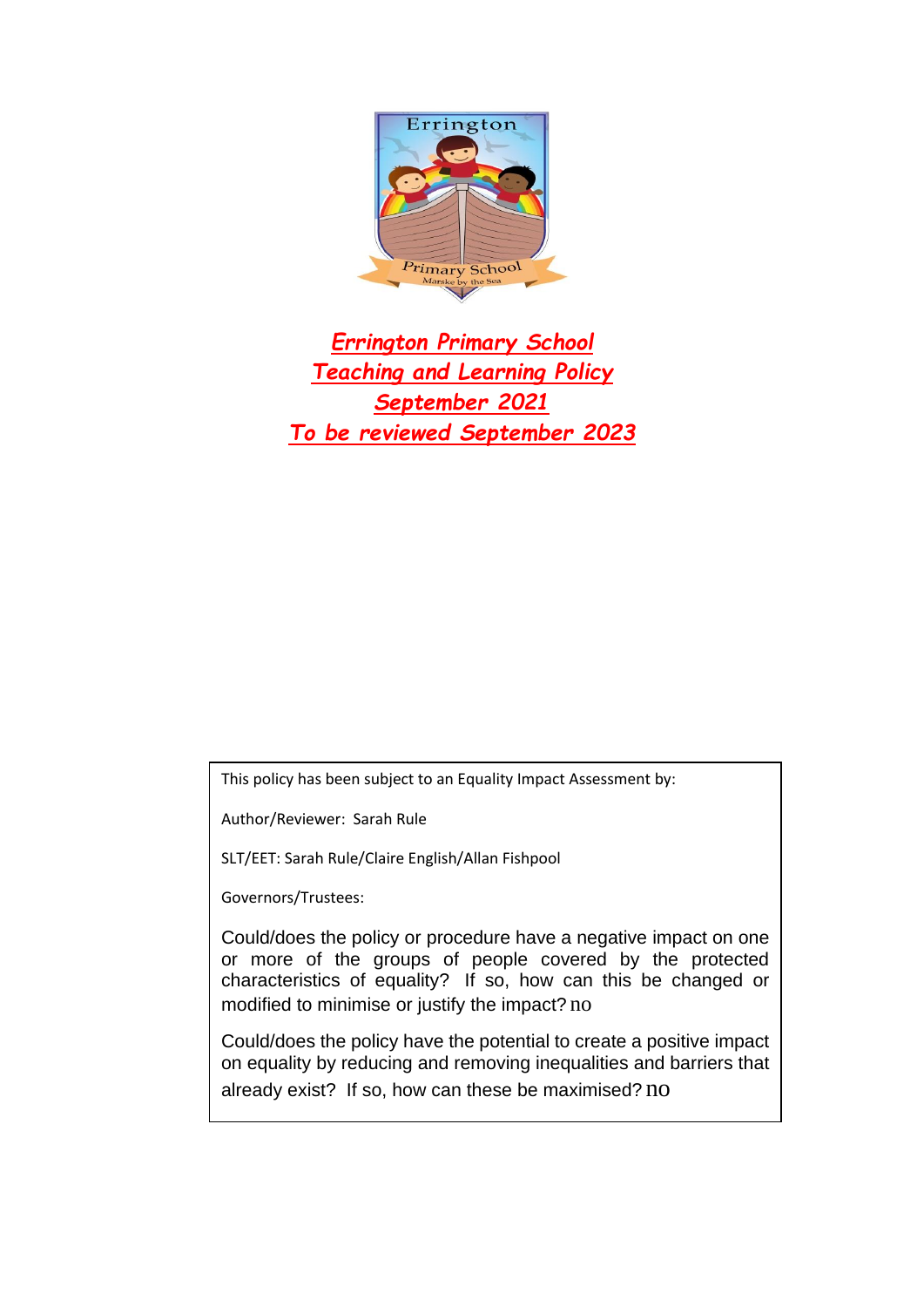At Errington Primary School, we aim to put our children at the centre of their own learning and place great emphasis on nurturing skills and attitudes such as resourcefulness, resilience and co-operation. We recognise the importance of making learning meaningful and memorable. For this reason we teach through a themed, experienced based approach to enable children to make connections and link ideas and areas of learning.

Our Teaching and Learning policy aims to ensure that the children at our school are provided with high quality learning experiences that lead to a consistently high level of pupil achievement. Our Teaching and Learning policy is at the heart of all we are doing at Errington Primary School. It sets out clear expectations, provides a consistent approach, can be easily monitored and ensures equal opportunity for all our pupils.

## **Purpose**

We believe that people learn best in different ways. At our school we provide an enriched, varied and vibrant learning environment that allows children to develop their skills and abilities to their full potential.

Through our teaching we aim to:

- meet the needs of all learning styles i.e. visual, auditory and kinesthetic styles
- enable children to become confident, resourceful, enquiring and independent learners;
- foster children's self-esteem and help them build positive relationships with other people;
- develop children's self-respect and encourage children to respect the ideas, attitudes, values and feelings of others;
- show respect for all cultures and, in so doing, to promote positive attitudes towards other people;
- enable children to understand their community and help them feel valued as part of this community;
- help children grow into reliable, independent and positive citizens for the 21st century

### **Our understanding**

We acknowledge that people learn in many different ways, and when planning our lessons, we take into account learning styles and ensure wherever possible that there is a Visual, Auditory and Kinesthetic element to each of our lessons.

## **Effective learning results in:-**

- Knowing you have succeeded
- Feeling you can do more
- Explaining what you have learned
- Applying it to other situations
- Teaching it to someone else
- Feeling good about yourself

We encourage children to take responsibility for their own learning, to be involved as far as possible in reviewing the way they learn, and to reflect on how they learn – what helps them learn and what makes it difficult for them to learn.

Effective learning requires effective teaching. When teaching we focus on motivating the children and building on their skills, knowledge and understanding of the curriculum. We use the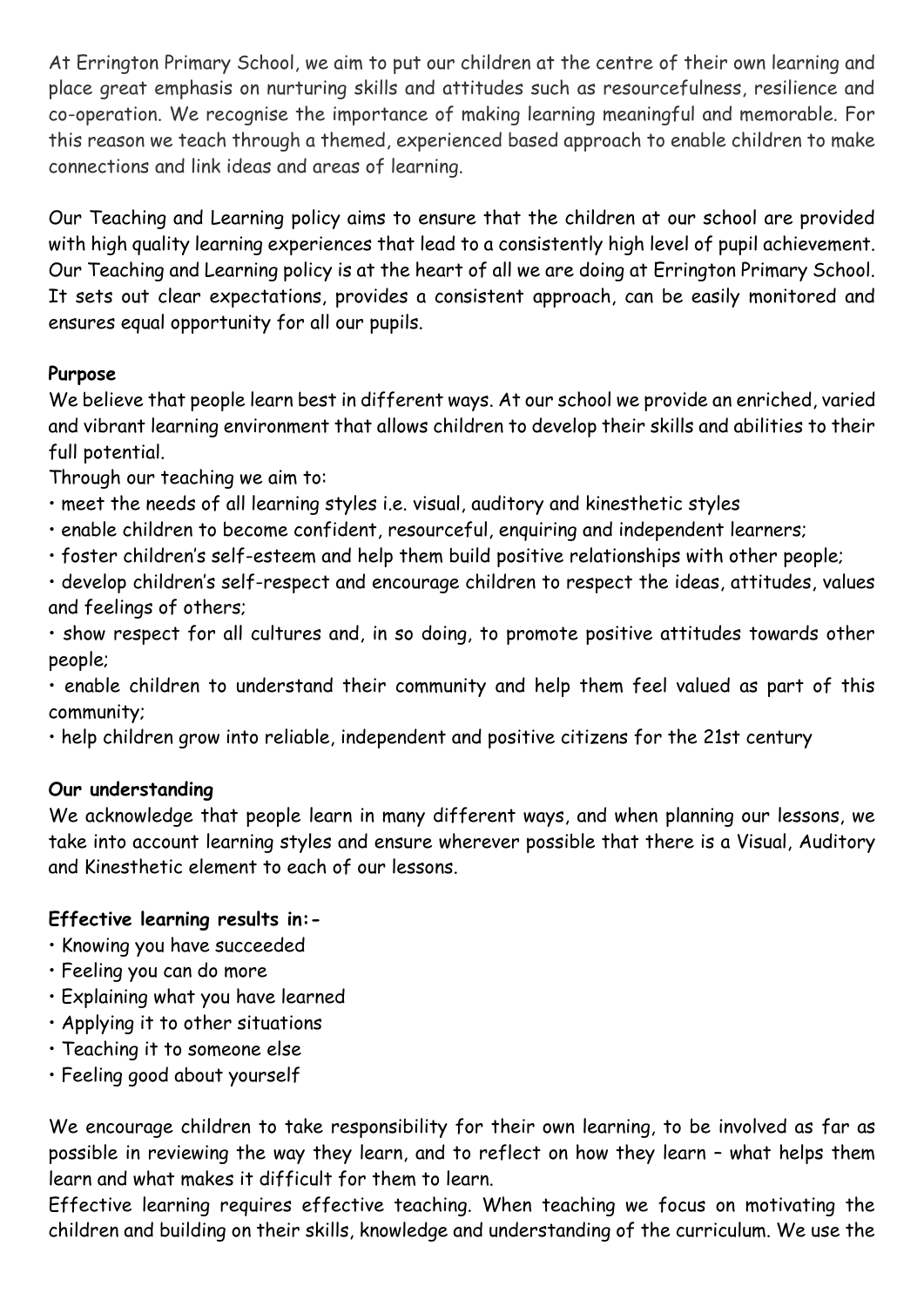school curriculum plan to guide our teaching and experiences. This sets out the aims, objectives and values of the school and details what is to be taught to each year group.

For **effective teaching** to take place there are a number of 'ingredients' that we feel are needed.

- Effective prior preparation and planning resulting in a purposeful, well prepared teaching plan
- A clear learning objective shared with the children both visually and auditory
- A clear link to previous and future learning
- A clear outcome to be achieved at the end of the lesson
- . Clear steps to success discussed, explained and used to support learning
- A review of the learning at the end of the lesson
- Appropriate challenge for all children to develop progress
- Teacher modeling through effective use of 'teacher talk' time
- Be appropriately and readily resourced
- Quality questioning to move children forward
- Quality Interaction between teacher and pupil and pupil and pupil
- Pace
- Enthusiasm
- Fun, memorable and enthused delivery, content and outcome
- Involvement of all the children
- Excellent behaviour management
- Opportunities for independent learning and enriched provision and areas of learning
- Elements of visual, auditory and kinesthetic learning
- Follow up feedback and response through effective, interactive marking

# **Our responsibilities**

We will ensure that our curriculum is engaging, memorable and relevant. Through our planning, delivery, creative use of resources and personnel, professional development and training, we will aim to make teaching and learning at Errington Primary School outstanding.

# **Our approach to effective teaching and learning**

• Our teaching is based on our knowledge of children's level of attainment and we have high expectations of all children. We take into account ability and any additional educational needs.

• We set targets for the children in each academic year and we share these targets with children and their parents. We review the progress of each child termly and set revised targets, focus on individual plans and intervention. Children have targets in their books and these are displayed on the classroom walls for reference by the class teacher and children.

• Lessons are planned with clear learning objectives and we evaluate all lessons so that we constantly look for opportunities to improve our teaching. Teachers plan, using a medium term overview and a short term weekly planning sheet.

• Our teachers and support staff make a special effort to establish good working relationships with all children in the class and school. We treat the children with kindness and respect. We treat them fairly and give them equal opportunity to take part in class activities. All our staff follow the school policy with regard to behaviour and classroom management. We praise children for their efforts and help to build positive attitudes towards school and learning in general. We insist on good behaviour at all times. When children misbehave we follow the guidelines for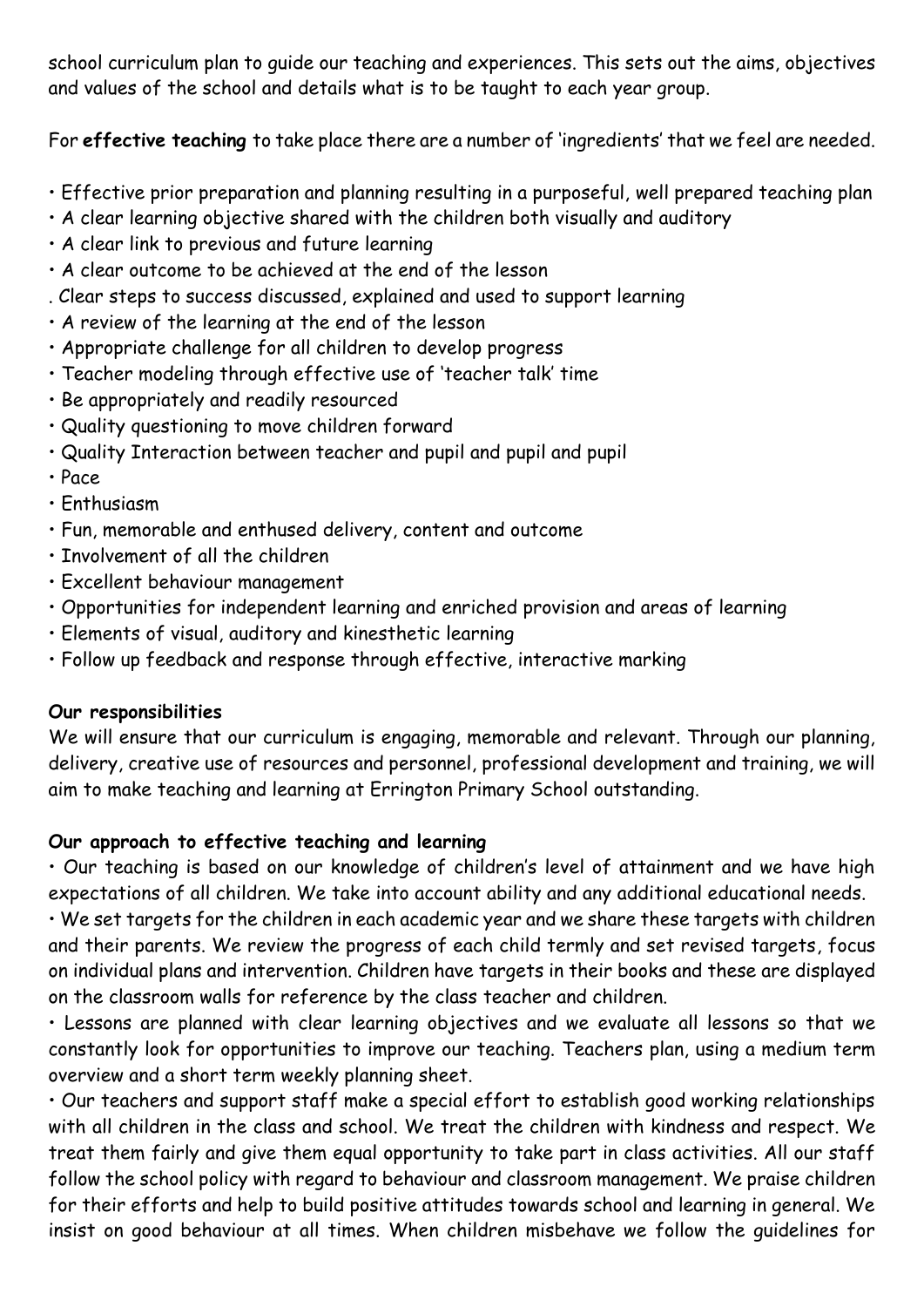sanctions as outlined in our school behaviour policy. We aim to teach in an atmosphere of trust and respect for all.

• We ensure that all tasks and activities that the children do are safe and risk assessed.

• We deploy teaching assistants and other adult helpers as effectively as possible. Sometimes they work with individual children and sometimes they work with small groups. Our adult helpers also assist with the preparation and storage of classroom resources.

• All our staff reflect on their strengths and weaknesses and plan their professional development needs accordingly. We support our staff at all times in developing their skills, so that they can continually improve their practice. Regular monitoring provides feedback and next steps to help us make teaching and learning even better.

• Staff have responsibility for key areas of learning and support other staff to develop their skills in these areas.

• We teach daily phonics through Read write Inc.

• Children sometimes work in small intervention groups outside the classroom with an adult to support specific learning and targets.

• We share the learning with parents through our weekly newsletters and update the school website with photographs and news about school activity and learning.

• Pupil Voice in our school is very strong and we have a very active School Council who are regularly consulted on school choices and decisions.

### **Our Learning Environment**

We believe that a stimulating environment sets the climate for learning, and an exciting classroom promotes independent use of resources and high-quality work by the children. Our classrooms are attractive learning environments. Each classroom has well ordered clearly labelled resources. We change displays regularly to ensure that the classroom reflects the topics studied by the children. We ensure that all children have the opportunity to display their work at some time during the year. All classrooms have a range of dictionaries and fiction and non-fiction books, as well as displays relating to literacy and numeracy. Books corners are stocked with books from the school library and these are changed regularly.

We aim for our learning environment to:

- be welcoming
- be challenging and stimulating
- be peaceful and calm
- be happy and organised;
- be well resourced and clearly labeled
- makes learning accessible
- be encouraging and appreciative
- provide for equal opportunities
- provide for a working atmosphere
- support the development of independent learners.

Our learning environments are organised and areas of provision developed to ensure that the children have the opportunity to learn in different ways. These include:

- investigation and problem solving
- research and finding out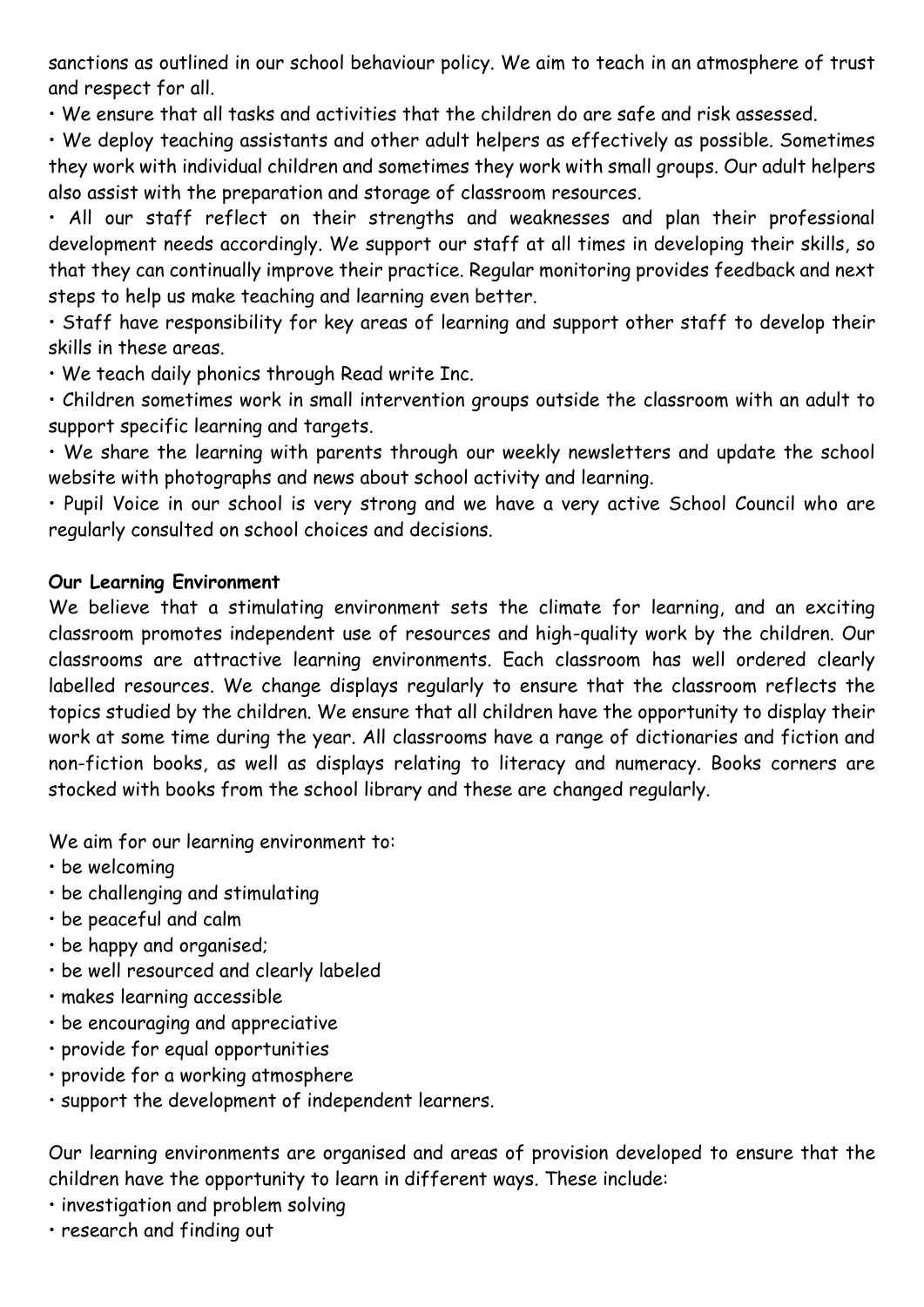- group work
- paired work
- independent work
- whole-class work
- asking and answering questions
- use of ICT
- visits to places of educational interest
- creative activities
- watching television and responding to musical or tape-recorded material
- debates, role-plays and oral presentations
- designing and making things
- Participation in athletic or physical activity.

All our classrooms have a designated **'Working Walls'** for English and maths which supports the children's learning on a day to day basis. This wall includes the learning objective, working examples of sentence structure, maths operations and is added to daily as memory points for children and adults alike.

## **Achievement**

We take every opportunity to celebrate achievement through

- verbal or written praise by teachers, peers, Head teacher and parents
- displays of work
- opportunities to perform or share
- positive comments to parents, notes, phone calls, praise postcards home
- Certificates and rewards

# **The Role of Governors**

Our governors determine, support, monitor and review the school policies on teaching and learning.

In particular they:

• support the use of appropriate teaching strategies by allocating resources effectively

• ensure that the school buildings and premises are best used to support successful teaching and learning

- monitor teaching strategies in the light of health and safety regulations
- monitor how effective teaching and learning strategies are in terms of raising pupil attainment
- ensure that staff development and performance management policies promote good quality teaching

• monitor the effectiveness of the school's teaching and learning policies through the school self review processes. These include reports from subject leaders, the headteacher's reports to governors as well as a review of the in-service training sessions attended by our staff.

# **The Role of Parents and Carers**

We believe that parents have a fundamental role to play in helping children to learn. We inform parents about what and how their children are learning by:

• sending home a half termly knowledge mat at the start of each topic so that children and parents can tell us what they already know and what they would like to find out and how